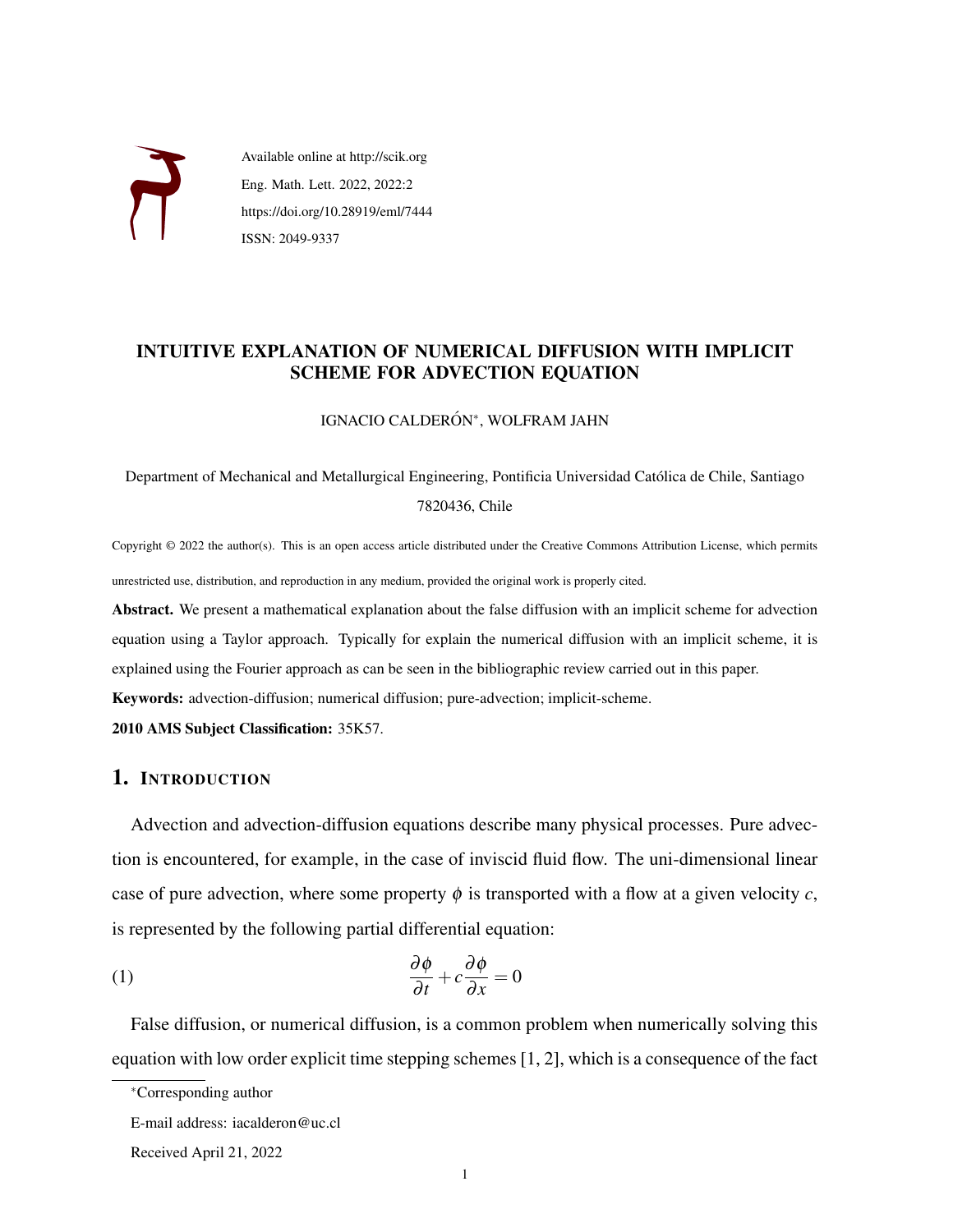that the partial derivatives (in time and space) are replaced by a finite difference approximation,

(2) 
$$
\frac{\phi_i - \phi_{i-1}}{\Delta x} = \left(\frac{\partial \phi}{\partial x}\right)_i - \frac{\Delta x}{2} \left(\frac{\partial^2 \phi}{\partial x^2}\right)_i + \mathcal{O}(\Delta x^2).
$$

While the diffusive term vanishes as ∆*x* goes to zero (thus maintaining consistency), in practice ∆*x* is often significantly larger than zero, and false diffusion occur[s.](#page-1-0) Only when the spatial and time discretisations are chosen in a manner such that  $c\Delta t = \Delta x$ , the diffusive terms cancel out, and a diffusion free solution can be obtained. For numerical stability it is necessary to always choose  $c\Delta t \leq \Delta x$  when using an explicit time stepping scheme (this is known as the Courant-Friedrich-Lewy (CFL) condition [\[2\]](#page-5-1)), so that avoiding false diffusion comes at a considerable computational cost, as a finer spatial discretisation requires a shorter time step. To evaluate the CFL condition, the Courant number is defined,

$$
C \equiv \frac{c\Delta t}{\Delta x}.
$$

In order to avoid numerical instability, and thus to allow for larger time steps, an implicit time stepping scheme can be employed. Implicit time stepping schemes are stable even Numerical solutions of [1](#page-0-0) with explicit and implicit time stepping are presented in fig. [1.](#page-2-0)

The graphs in figs. [1a, 1c](#page-2-0) and [1e](#page-2-0) show that while the implicit solution is numerically stable independently of the discretisation of time and space, it shows significant numerical diffusion in all cases, even when the CFL conditions is met. The explicit scheme, on the other hand, is unstable if  $c\Delta t > \Delta x$  (fig. [1f\)](#page-2-0), but yields a diffusion free solution if  $c\Delta t = \Delta x$  (fig. [1b\)](#page-2-0).

One possible approach to avoiding numerical diffusion in explicit schemes is to use higher order spatial discretisation [\[1,](#page-5-0) [3\]](#page-5-2) but this increases the computational cost and can lead to instabilities [\[4\]](#page-5-3).

The numerical diffusion caused by implicit schemes is often mentioned, but an explanation of its mathematical origin is difficult to find in the literature. Rood reviews and discusses the most commonly used advection solution schemes, taking into account numerical accuracy, diffusivity and computational cost [\[5\]](#page-5-4). The origin of the numerical diffusion in implicit schemes, however,

<span id="page-1-0"></span>False diffusion also occurs in advection-diffusion equations (e.g. Navier-Stokes equations), where the simulated diffusivity is consequently over-predicted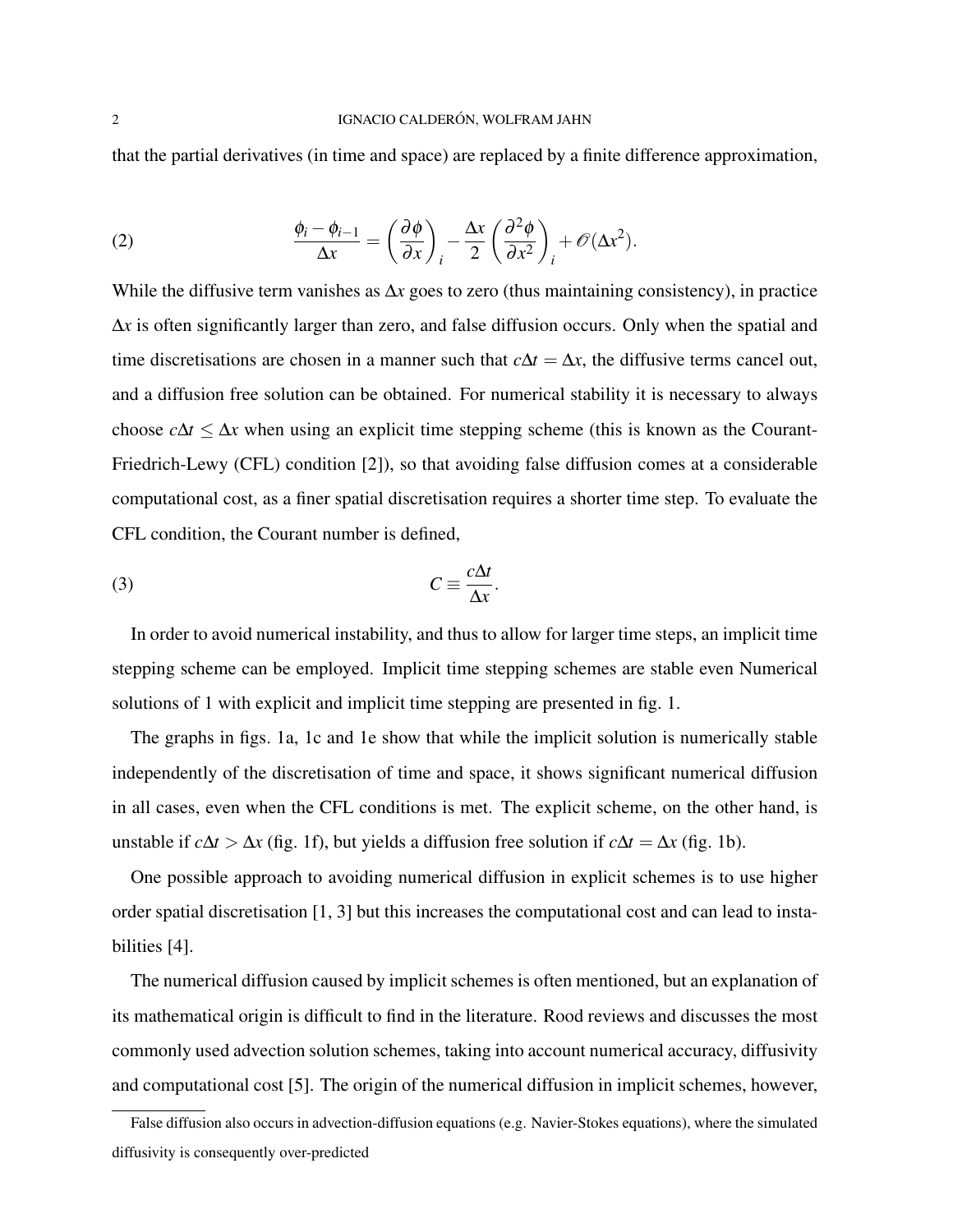<span id="page-2-0"></span>

















FIGURE 1. Numerical solution to eq. [\(1\)](#page-0-0) with different parameters. On the left an implicit scheme is used, while on the right an explicit scheme is used.

is not discussed. Xue and Xie present an alternating direction implicit scheme for advectiondiffusion equations that exhibits low numerical diffusion for low Peclet numbers, but as such is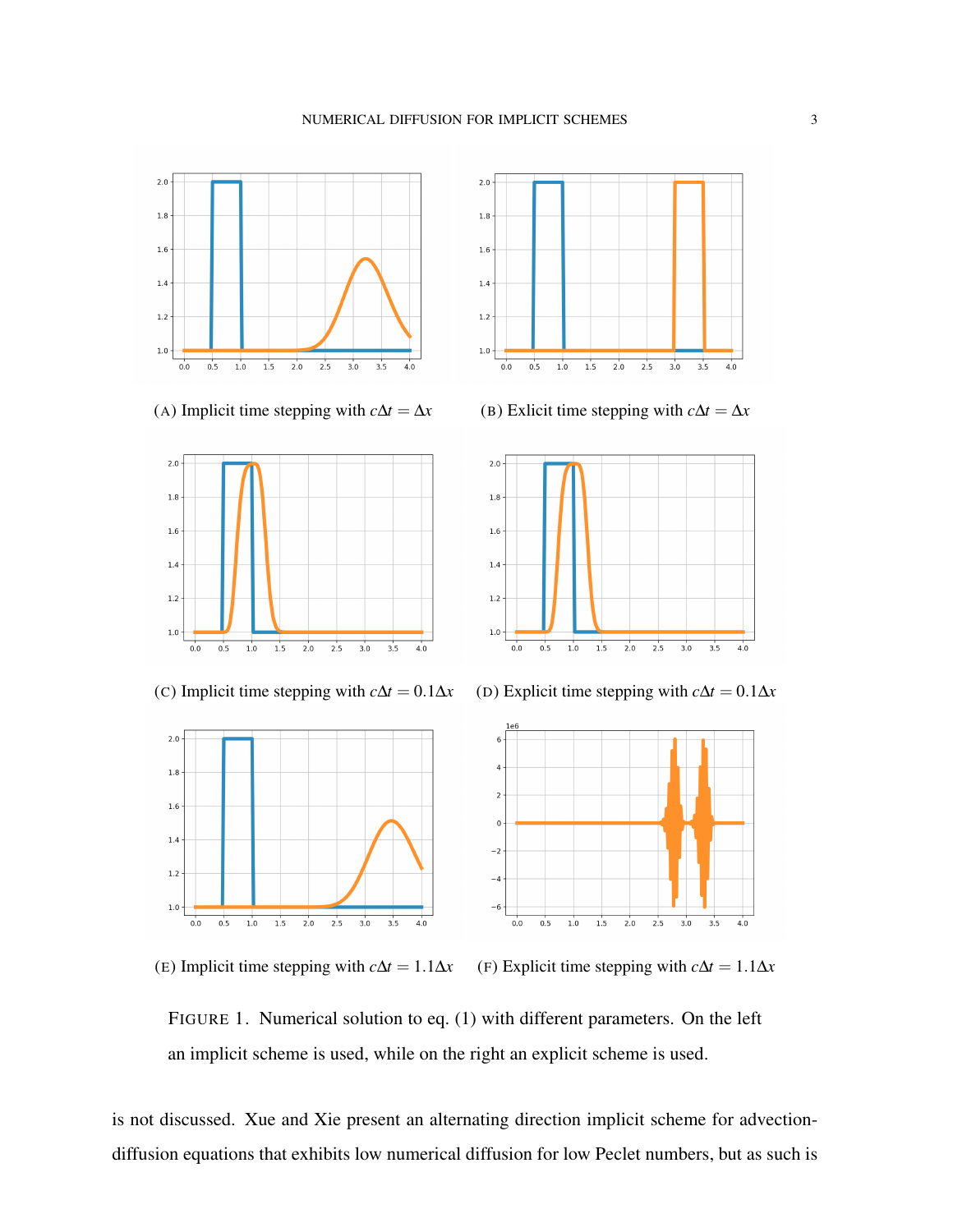not suitable for pure advection [\[6\]](#page-5-5). They also indicate that numerical diffusion is mainly caused by interpolation between nodes, but do not offer a more detailed explanation. In a recent paper Wu et al. review existing time stepping schemes for advection-diffusion equations, and present a diffusion minimising numerical scheme [\[7\]](#page-5-6). But both, the reviewed and the newly presented scheme are explicit in nature, and implicit schemes are not discussed.

## 2. VON NEUMANN ANALYSIS

The von Neumann (or Fourier) stability analysis is a common approach to assess the numerical behaviour of different time stepping schemes for advection and advection-diffusion equations [\[8\]](#page-5-7), and in pure advection, false diffusion can be explained by the reduction of the modulus of the amplification factor [\[9\]](#page-5-8).

Long and Pepper introduce a "computational diffusion coefficient" based on the Courant number [\[10\]](#page-5-9). They indicate that the computational diffusion can be explained by the second spatial derivative from the Taylor expansion in the case of explicit schemes, and then generalise the diffusion coefficient based on Fourier analogy, but do not offer a more detailed explanation for the implicit case when  $C > 1$ .

#### 3. TAYLOR BASED EXPLANATION

In this manuscript a more intuitive explanation for the occurrence of false diffusion in fully implicit schemes is offered, based on Taylor expansions of the terms of [1.](#page-0-0) The explanation is somewhat analogous to the case of the standard Euler scheme, but involves Taylor expansions in space and time. It shows that when using an implicit scheme to solve a pure advection equation, one is, in fact, solving an advection-diffusion equation.

If eq. [\(1\)](#page-0-0) holds for all  $x \in [0,L]$  and for all  $t > 0$ , then it must hold for any particular  $x_i$ , at any point in time *tn*:

(4) 
$$
\left(\frac{\partial \phi}{\partial t}\right)_i^n + c \left(\frac{\partial \phi}{\partial x}\right)_i^n = 0
$$

If an implicit scheme chosen, the spatial derivative is evaluated in  $t_{n+1}$ ,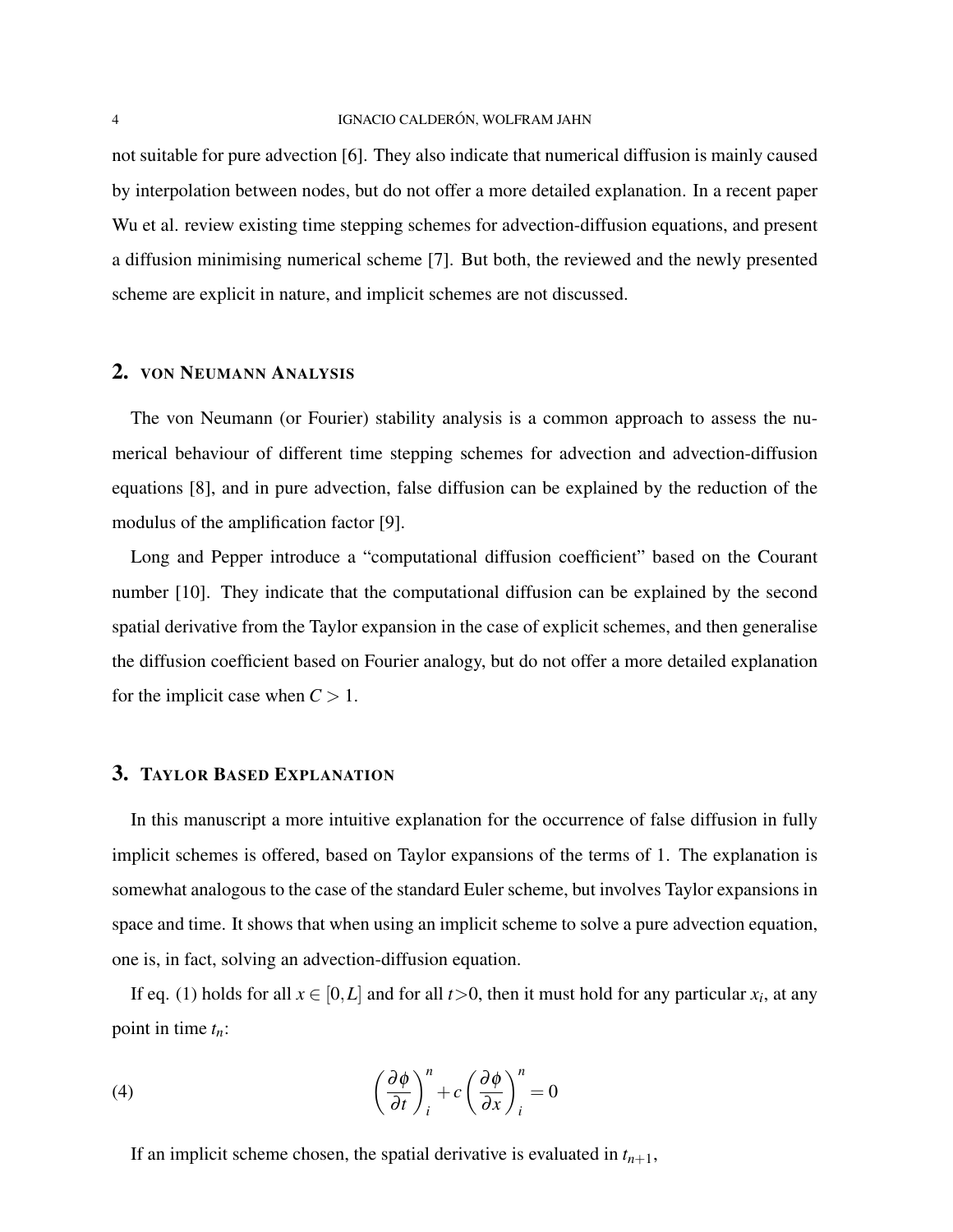(5) 
$$
\left(\frac{\phi_i^{n+1} - \phi^n}{\Delta t}\right)_i + c \left(\frac{\partial \phi}{\partial x}\right)_i^{n+1} = 0
$$

Approximating the spatial derivative at time  $t_{n+1}$  using a Taylor expansion, the following expression is obtained,

(6) 
$$
\left(\frac{\partial \phi}{\partial x}\right)_i^{n+1} = \left(\frac{\partial \phi}{\partial x}\right)_i^n + \frac{\partial}{\partial t}\left(\frac{\partial \phi}{\partial x}\right)_i^n \Delta t + O(\Delta t^2)
$$

According to Schwartz's theorem, mixed second derivatives can be interchanged, so that

(7) 
$$
\left(\frac{\partial \phi}{\partial x}\right)_i^{n+1} = \left(\frac{\partial \phi}{\partial x}\right)_i^n + \frac{\partial}{\partial x}\left(\frac{\partial \phi}{\partial t}\right)_i^n \Delta t + O(\Delta t^2)
$$

But, according to eq. (2),

(8) 
$$
\left(\frac{\partial \phi}{\partial t}\right)_i^n = -c \left(\frac{\partial \phi}{\partial x}\right)_i^n,
$$

So that the Taylor series now contains a second derivative in *x*,

(9) 
$$
\left(\frac{\partial \phi}{\partial x}\right)_i^{n+1} = \left(\frac{\partial \phi}{\partial x}\right)_i^n - c \left(\frac{\partial^2 \phi}{\partial x^2}\right)_i^n \Delta t + O(\Delta t^2)
$$

Replacing the first two terms in eq. (3) one obtains

(10) 
$$
\left(\frac{\phi_i^{n+1} - \phi^n}{\Delta t}\right)_i + c \left[ \left(\frac{\partial \phi}{\partial x}\right)_i^n - c \left(\frac{\partial^2 \phi}{\partial x^2}\right)_i^n \Delta t \right] = 0
$$

<span id="page-4-0"></span>which, after re-arranging terms, yields the following advection-diffusion equation,

(11) 
$$
\left(\frac{\phi^{n+1}-\phi^n}{\Delta t}\right)_i + c\left(\frac{\partial\phi}{\partial x}\right)_i^n = c^2\left(\frac{\partial^2\phi}{\partial x^2}\right)_i^n \Delta t.
$$

[11](#page-4-0) indicates that when using a fully implicit scheme to solve [1,](#page-0-0) a non-zero term appears on the right hand side, which is proportional to the second spatial derivative, thus resulting in (false) diffusion. The diffusive term is multiplied by the times step, which indicates that false diffusion cannot be prevented completely, but its magnitude can be manipulated by adjusting the time step. This is consistent with [\[10\]](#page-5-9).